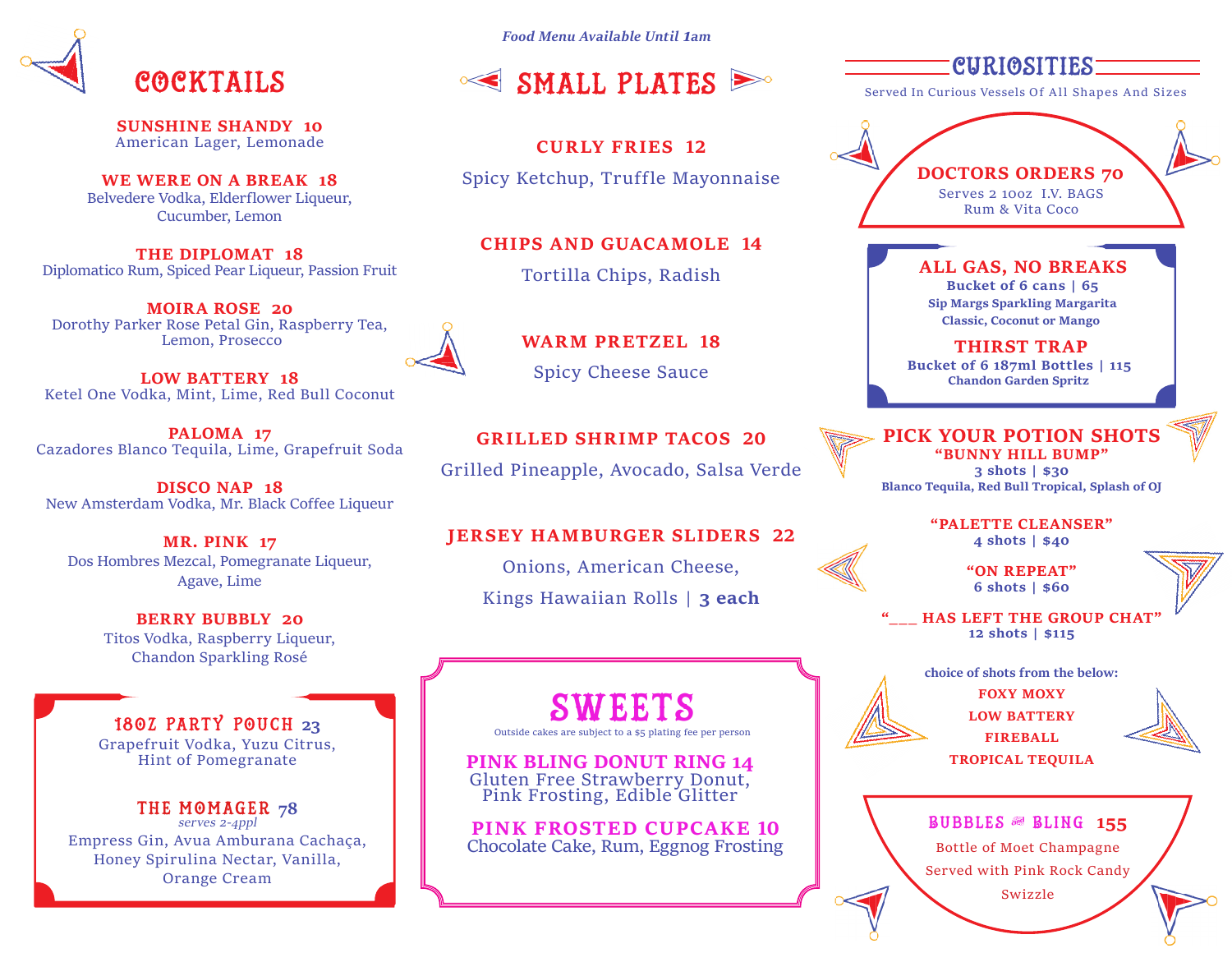#### CANS

| 12 |
|----|
| 12 |
| 10 |
| 10 |
| 10 |
|    |

#### BOTTLES

| Amstel Light    | 10 |
|-----------------|----|
| Heineken        | 10 |
| Brooklyn Lager  | 10 |
| Lagunitas IPA   | 10 |
| Heineken 0.0 NA | 10 |
|                 |    |

## WINES BY THE Glass

#### $\leq$  SPARKLING  $\geq$

Prosecco, Della Scala, Veneto, Italy NV 16 Champagne, Veuve Clicquot, France NV 29 Rosé Champagne, Veuve Clicquot, France NV 30

#### $\leq$  WHITE  $\geq$

### Pinot Grigio, Zuccolo 16 Friuli, Italy 2019

Sauvignon Blanc, Momo 17 Marlborough, New Zealand 2019

Chardonnay, Dusoil 18 Lodi, California, United States 2020

 $\leqslant$  RED  $\geqslant$ 

Pinot Noir, I Vineyards 16 California 2017

Cabernet Sauvignon, Terrazas de los Andes 18 Mendoza, Argentina

#### **ROSÉ**

The Palm, Provence, France 2020 16



## $\leq$  WINE BY THE BOTTLE  $\geq$

## Pinot Grigio, Zuccolo, Friuli, Italy 2019 66 Sauvignon Blanc, Momo, Marlborough, New Zealand 2019 70 Chardonnay, Dusoil, Lodi, California, United States 2020 75 Chardonnay, Jordan, Russian River Valley, California 2015 98 Sauvignon Blanc, Merry Edwards, Russian River Valley, California 2015 150 Chardonnay, Newton Unfiltered, Napa Valley, California 2014 175 **WHITE** Pinot Noir, J Vineyards, California 2017 **78** The Contract of the Contract of the Contract of the Contract of the Contract of the Contract of the Contract of the Contract of the Contract of the Contract of the Contract of Cabernet Sauvignon, Terrazas de los Andes, Mendoza, Argentina 85 Cabernet Sauvignon, Voces, Napa Valley California 2012 115 Cabernet Sauvignon, Jordan, Alexander Valley, California 2014 145 Cabernet Sauvignon, Cakebread, Napa Valley, California 2016 235 Super Tuscan, Sassicaia, Bolgheri Rosso, Italy 2014 425 Cabernet Sauvignon Blend, Opus One, Napa Valley, California 2014 495 RED 6L | 3L | 1.5L | 750ml The Palm Rosé 68 and 2008 and 2008 and 2008 and 2008 and 2008 and 2008 and 2008 and 2008 and 2008 and 2008 and 2008 and 2008 and 2008 and 2008 and 2008 and 2008 and 2008 and 2008 and 2008 and 2008 and 2008 and 2008 and 200 Flowers Rosé 88 Hampton Water Rosé 175 105 Miraval 315 125 90 Chateau d'Esclans, Whispering Angel 675 315 135 95 Domaines Ott 120 Chateau Minuty Rosé et Or  $425$ Chateau Minuty Rosé 281 625 - - **STILL ROSE**